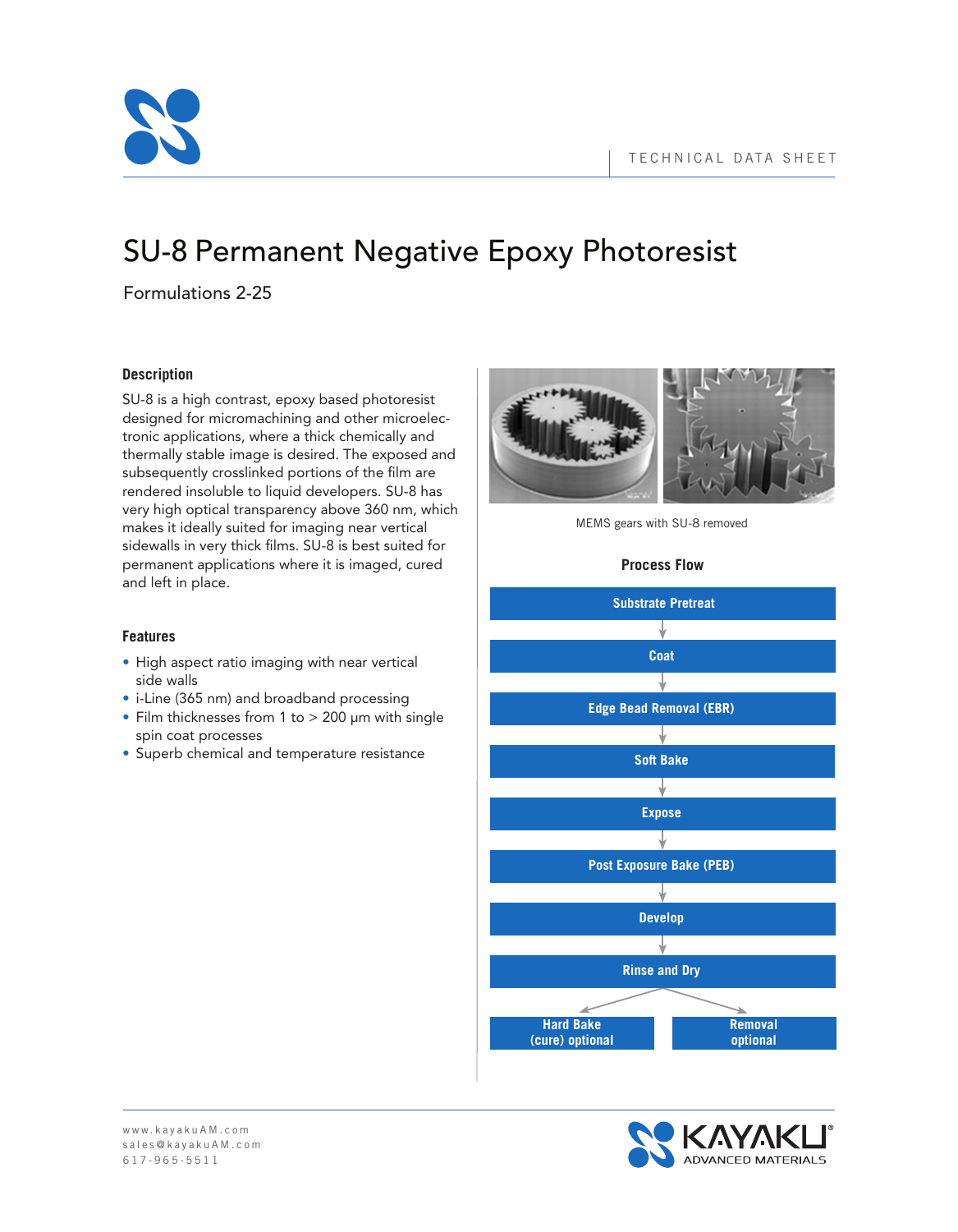

## **PROCESSING GUIDELINES**

SU-8 is most commonly processed with conventional i-Line and broadband (350–450 nm) radiation, although it may be imaged with e-beam or X-ray. I-Line (365 nm) is recommended. Upon exposure, crosslinking proceeds in two steps (1) formation of a strong acid during the exposure process, followed by (2) acid-initiated, thermally driven epoxy crosslinking during the post exposure bake (PEB) step.

A normal process is: spin coat, soft bake, expose, post expose bake (PEB) and develop. A controlled hard bake may be required to further crosslink the imaged SU-8 structures when they will remain as part of the device. The entire process should be optimized for the specific application. A baseline process is given here to be used as a starting point.

## **Substrate Preparation**

To obtain maximum process reliability, substrates should be clean and dry prior to applying the SU-8 resist. Start with a solvent cleaning or a rinse with dilute acid, followed by a DI water rinse. Where applicable, substrates should be subjected to a piranha etch/clean (H<sub>2</sub>SO<sub>4</sub> & H<sub>2</sub>O<sub>2</sub>). To dehydrate the surface, bake at 200°C for 5 minutes on a hotplate. For applications that require electroplating and subsequent removal of SU-8 apply Kayaku Advanced Materials' OmniCoat prior to processing SU-8.

## **Coat**

SU-8 resists are designed to produce low defect coatings over a very broad range of film thickness. The film thickness vs. spin speed data displayed in Table 1 and Figure 1 provide the information required to select the appropriate SU-8 resist and spin conditions, to achieve the desired film thickness.

## **Recommended Coating Conditions**

- (1) Static Dispense: Approximately 1 ml of SU-8 per inch of substrate diameter.
- (2) Spread Cycle: Ramp to 500 rpm at 100 rpm/ second acceleration. This will take 5 seconds.
- (3) Spin Cycle: Ramp to final spin speed at an acceleration of 300 rpm/second and hold for a total of 30 seconds.



**Figure 1. Thickness vs. Spin Speed for Selected SU-8 Resists**

| <b>PRODUCT</b> | <b>VISCOSITY</b><br>cSt | <b>THICKNESS</b><br>microns | <b>SPIN SPEED</b><br>rpm |
|----------------|-------------------------|-----------------------------|--------------------------|
| <b>SU-82</b>   | 45                      | 1.5<br>2<br>5               | 3000<br>2000<br>1000     |
| $SU-85$        | 290                     | 5<br>7<br>15                | 3000<br>2000<br>1000     |
| SU-8 10        | 1050                    | 10<br>15<br>30              | 3000<br>2000<br>1000     |
| SU-8 25        | 2500                    | 15<br>25<br>40              | 3000<br>2000<br>1000     |

## **Table 1. Approximate Thickness vs. Spin Speed Data for Selected SU-8 Resists**

*SU-8 2-25 Technical Data Sheet, September 2020, Ver. 1, Page 2/6*

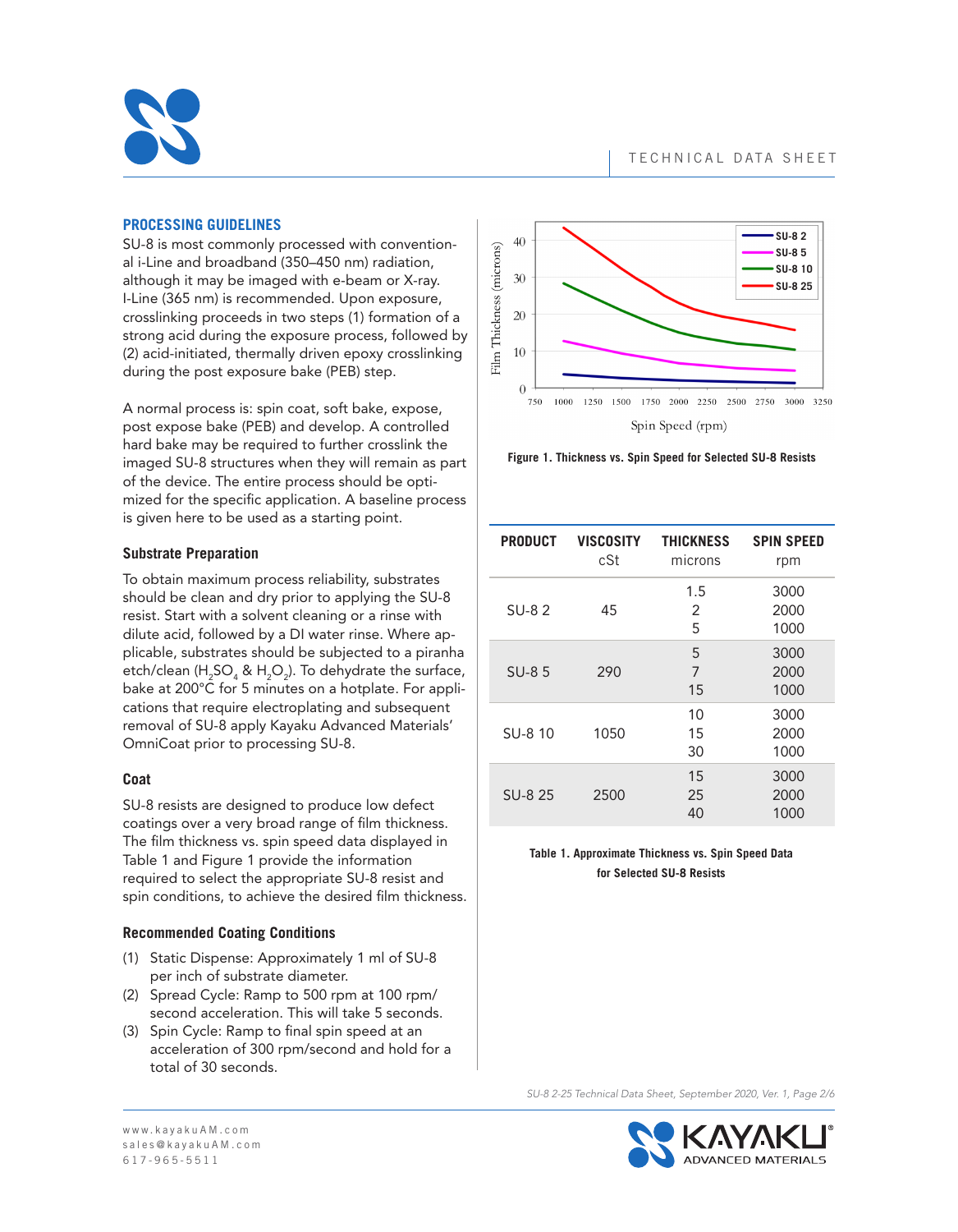

## **Soft Bake**

After the resist has been applied to the substrate, it must be soft baked to evaporate the solvent and densify the film. SU-8 is normally baked on a level hot plate, although convection ovens may be used for thin films. The following bake times are based on contact hot plate processes. Bake times should be optimized for proximity and convection oven bake processes since solvent evaporation rate is influenced by the rate of heat transfer and ventilation.

For best results, ramping or stepping the soft bake temperature is recommended. Lower initial bake temperatures allow the solvent to evaporate out of the film at a more controlled rate, resulting in better coating fidelity, reduced edge bead and better resist-to-substrate adhesion. Refer to Table 2 for two step contact hot plate process recommendations.

|              | <b>PRODUCT THICKNESS</b><br>microns |                | <b>SOFTBAKE TIME</b><br>minutes $@65°C$ minutes $@95°C$ |
|--------------|-------------------------------------|----------------|---------------------------------------------------------|
| <b>SU-82</b> | 1.5<br>2<br>5                       | 1              | 3<br>3                                                  |
| SU-85        | 5                                   | 1              | 3                                                       |
|              | 7                                   | 2              | 5                                                       |
|              | 15                                  | $\overline{2}$ | $7 - 10$                                                |
| SU-8 10      | 10                                  | 2              | $5 - 7$                                                 |
|              | 15                                  | 2              | $7 - 10$                                                |
|              | 30                                  | 3              | $5 - 15$                                                |
| SU-8 25      | 15                                  | 2              | $7 - 10$                                                |
|              | 25                                  | 3              | $10 - 15$                                               |
|              | 40                                  | 5              | 15                                                      |

#### **Table 2. Recommended Soft Bake Parameters**

## **Exposure**

SU-8 is optimized for i-Line and broadband (350–450 nm) exposure. i-Line exposure tools are recommended. SU-8 is virtually transparent and insensitive above 375 nm, but has high actinic absorption below 350 nm. This can be seen in Figure 2. Excessive dose below 350 nm may, results in over exposure of the top portion of the resist film, causing exaggerated negative sidewall profiles or T-topping. The optimal exposure dose will depend on film thickness (thicker films require higher dosage) and process parameters. The exposure dose recommendations in Figure 3 are based on source intensity measurements taken with an i-Line (365 nm) radiometer and probe.

*Expose tip: When using a broad spectral output source, for best imaging results, i.e. straightest sidewalls, filter out excessive energy below 350 nm.*

*Catastrophic adhesion failure and excessive cracking often indicate an under crosslinking condition. To correct the problem, increase the exposure dose and/ or increase the post exposure bake (PEB) time.*



**Figure 2. SU-8 Absorbance vs. Wavelength for Various Film Thicknesses**

*SU-8 2-25 Technical Data Sheet, September 2020, Ver. 1, Page 3/6*

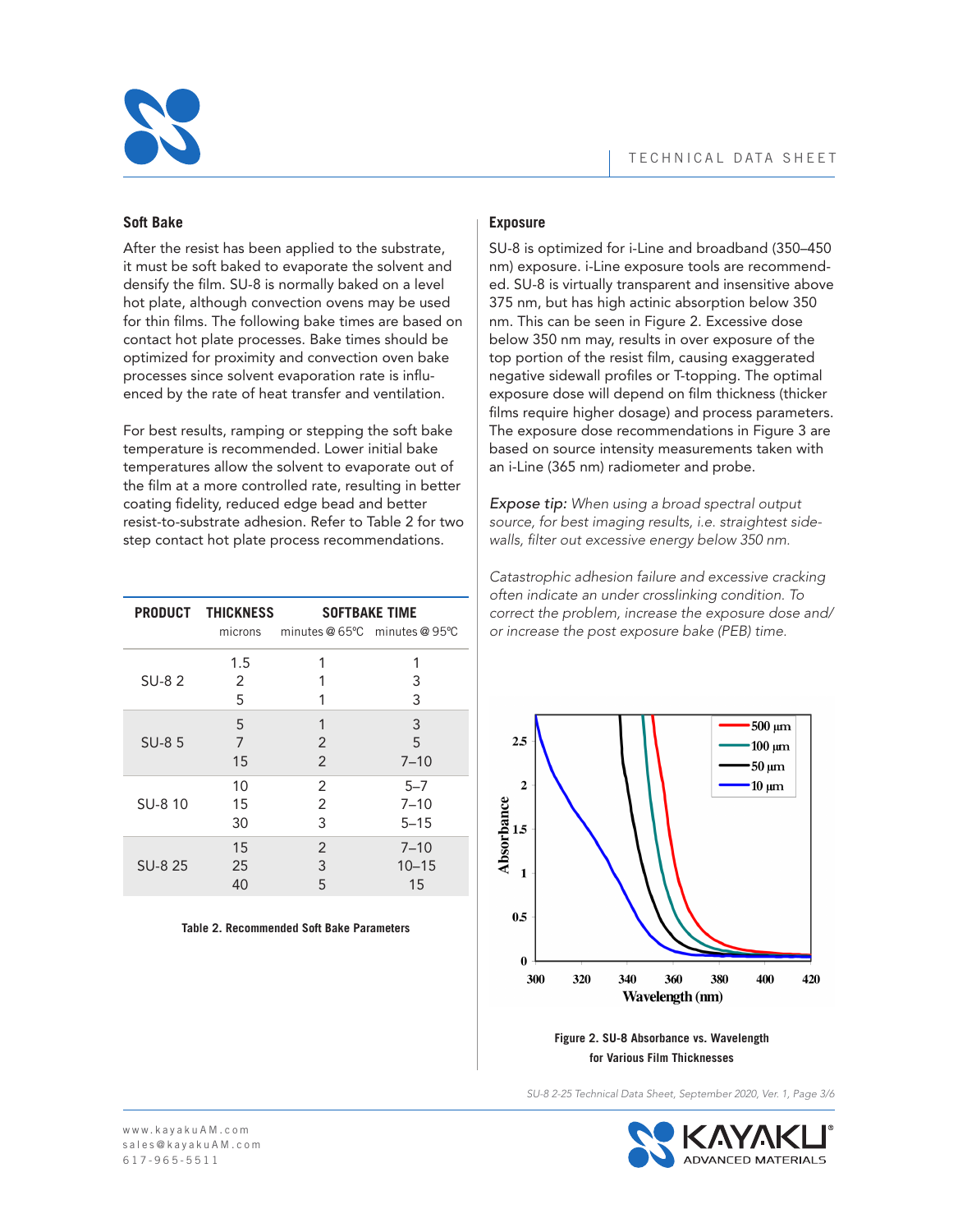



#### **Figure 3. Exposure Dose**

#### **Post Exposure Bake (PEB)**

Following exposure, a post expose bake (PEB) must be performed to selectively crosslink the exposed portions of the film. This bake can be performed either on a hot plate or in a convection oven though hotplates are recommended. Optimum crosslink density is obtained through careful adjustments of the exposure and PEB process conditions. The bake recommendations below are based on results obtained with a contact hot plate.

*PEB tip: SU-8 is readily crosslinked and can result in a highly stressed film. To minimize stress, wafer bowing and resist cracking, a slow ramp or two step contact hot plate process is recommended, as shown in Table 3. Rapid cooling after PEB should be avoided.*

|         | PRODUCT THICKNESS | <b>PEB TIME</b>           |               |
|---------|-------------------|---------------------------|---------------|
|         | microns           | minutes@65°C minutes@95°C |               |
|         | 1.5               | 1                         | 1             |
| SU-82   | 2                 |                           |               |
|         | 5                 |                           |               |
|         | 5                 |                           |               |
| SU-85   | 7                 |                           |               |
|         | 15                |                           | $\mathcal{P}$ |
|         | 10                |                           | 2             |
| SU-8 10 | 15                |                           | 2             |
|         | 30                |                           | 3             |
|         | 15                |                           | 2             |
| SU-8 25 | 25                |                           | 3             |
|         | 40                |                           | 4             |

**Table 3. Recommended Post Exposure Bake Parameters**

## **Develop**

SU-8 resists have been optimized for use with Kayaku Advanced Materials' SU-8 Developer. Immersion, spray or spray-puddle processes can be used. Other solvent based developers such as ethyl lactate and diacetone alcohol may also be used. Strong agitation is recommended for high aspect ratio and/or thick film structures. Recommended develop times are given in Table 4 for immersion processes. These proposed develop times are approximate, since actual dissolution rates can vary widely as a function of agitation rate, temperature and resist processing parameters.

| <b>PRODUCT</b> | <b>THICKNESS</b><br>microns | <b>DEVELOPMENT TIME</b><br>minutes |
|----------------|-----------------------------|------------------------------------|
|                | 1.5                         |                                    |
| $SU-82$        | 2                           |                                    |
|                | 5                           |                                    |
|                | 5                           | 1                                  |
| <b>SU-85</b>   | 7                           |                                    |
|                | 15                          | 3                                  |
|                | 10                          | 2                                  |
| SU-8 10        | 15                          | 3                                  |
|                | 30                          | 5                                  |
|                | 15                          | 3                                  |
| SU-8 25        | 25                          | 4                                  |
|                | 40                          | 6                                  |

#### **Table 4. Recommended Develop Processes**

## **Rinse and Dry**

Following development with SU-8 Developer, spray rinse with fresh developer then dry with a gentle stream of filtered pressurized air or nitrogen.



*SU-8 2-25 Technical Data Sheet, September 2020, Ver. 1, Page 4/6*

w w w. k a y a k u A M . c o m sales@kayaku AM. c o m 617-965-5511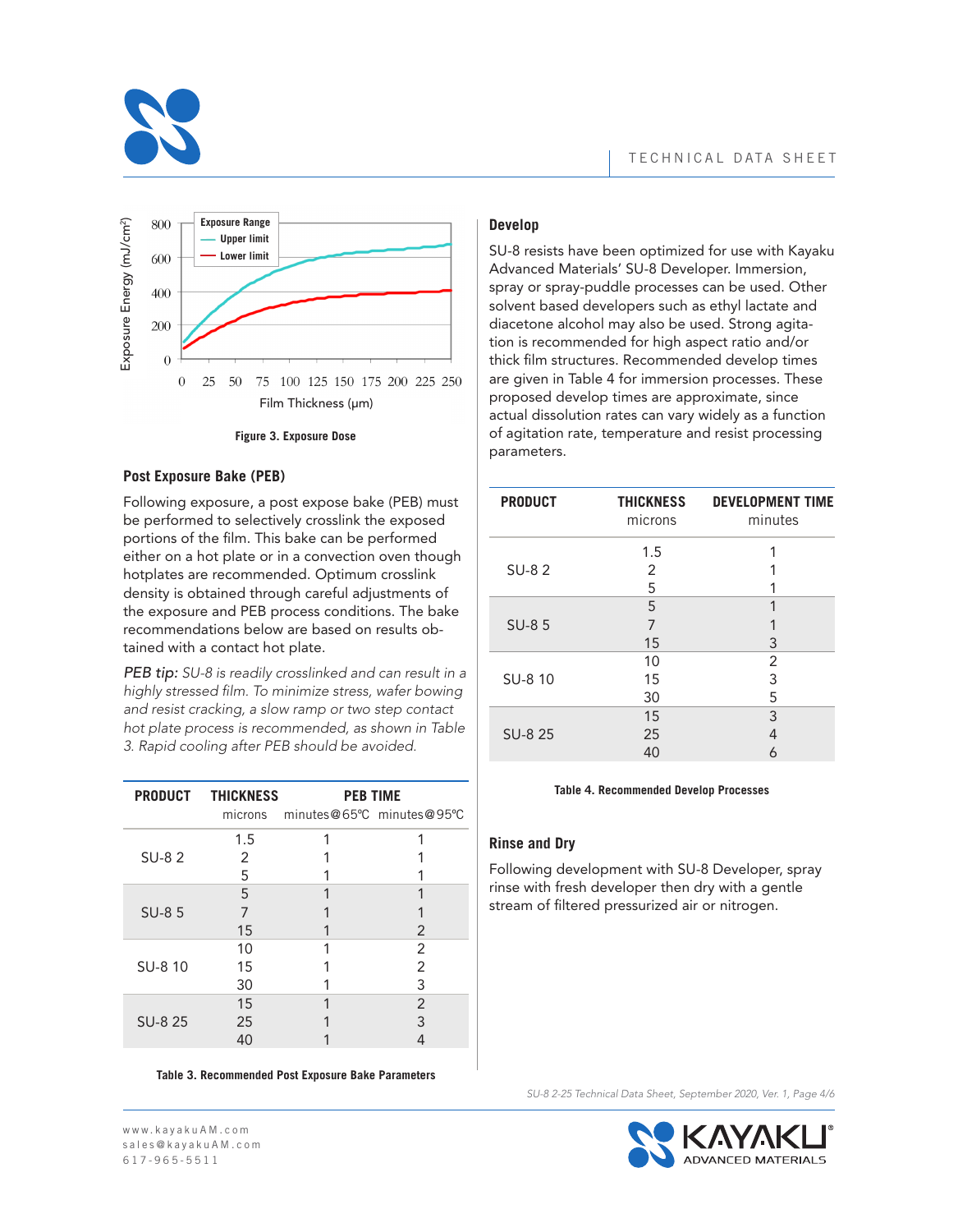

# **Hard Bake (cure)**

SU-8 has good mechanical properties, therefore hard bakes are normally not required. For applications where the imaged resist is to be left as part of the final device, the resist may be ramp/step hard baked at 150°C on a hot plate or in a convection oven to further crosslink the material. Bake times vary based on type of bake process and film thickness.

## **Removal**

After exposure and PEB, SU-8 is a highly crosslinked epoxy, which makes it extremely difficult to remove with conventional solvent based resist strippers. Kayaku Advanced Materials' Remover PG will swell and lift off minimally crosslinked SU-8.

However, if OmniCoat has been applied, immersion in Remover PG should effect a clean and thorough lift-off of the SU-8 Material. It will not remove fully cured or hard baked SU-8 without the use of Omni-Coat. Alternate removal processes include immersion in oxidizing acid solutions such as piranha etch/clean, plasma ash (see conditions below), RIE, laser ablation and pyrolosis.

To remove minimally crosslinked SU-8, or if using OmniCoat, with Remover PG, heat the bath to 50– 80°C and immerse the substrates for 30–90 minutes. Actual strip time will depend on resist thickness and crosslink density.

For more information on Kayaku Advanced Materials' OmniCoat and Remover PG, please see the relevant product data sheets.

# **PLASMA REMOVAL**

*Plasma removal conditions are: RIE 200W, 80 sccm O2 , 8 sccm CF4 , 100 mTorr, 10°C. For more information, refer to the SU-8 / KMPR® Removal applications note on the website www.kayakuAM.com. Also see www. r3t.de or www.tepla.com for microwave plasma tools for high throughput without damaging other microstructures.*

# **Storage**

Store SU-8 resists upright in tightly closed containers in a cool, dry environment away from direct sunlight at a temperature of 40–70°F (4–21°C). Store away from light, acids, heat and sources of ignition. Shelf life is thirteen months from date of manufacture.

# **Disposal**

The material and its container must be disposed in accordance with all local, state, federal and/or international regulations.

# **Handling**

Consult Safety Data Sheet (SDS) for details on the handling procedures and product hazards prior to use. If you have any questions regarding handling precautions or product hazards, please email productsafety@kayakuAM.com.

# **Disclaimer**

Notwithstanding anything to the contrary contained in any sales documentation, e.g., purchase order forms, all sales are made on the following conditions:

All information contained in any Kayaku Advanced Materials, Inc. product literature reflects our current knowledge on the subject and is, we believe, reliable. It is offered solely to provide possible suggestions for the customer's own experiments and is not a substitute for any testing by the customer to determine the suitability of any of Kayaku Advanced Materials, Inc. products for any particular purpose. This information may be subject to revision as new knowledge and experience becomes available, but Kayaku Advanced Materials, Inc. assumes no obligation to update or revise any data previously furnished to a customer; and if currency of data becomes an issue, the customer should contact Kayaku Advanced Materials, Inc. requesting updates. Since Kayaku Advanced Materials, Inc. cannot anticipate all variations in actual end uses or in actual end-use conditions, it makes no claims, representations or warranties, express or implied including, without limitation any warranty of merchantability or fitness for a particular

*SU-8 2-25 Technical Data Sheet, September 2020, Ver. 1, Page 5/6*